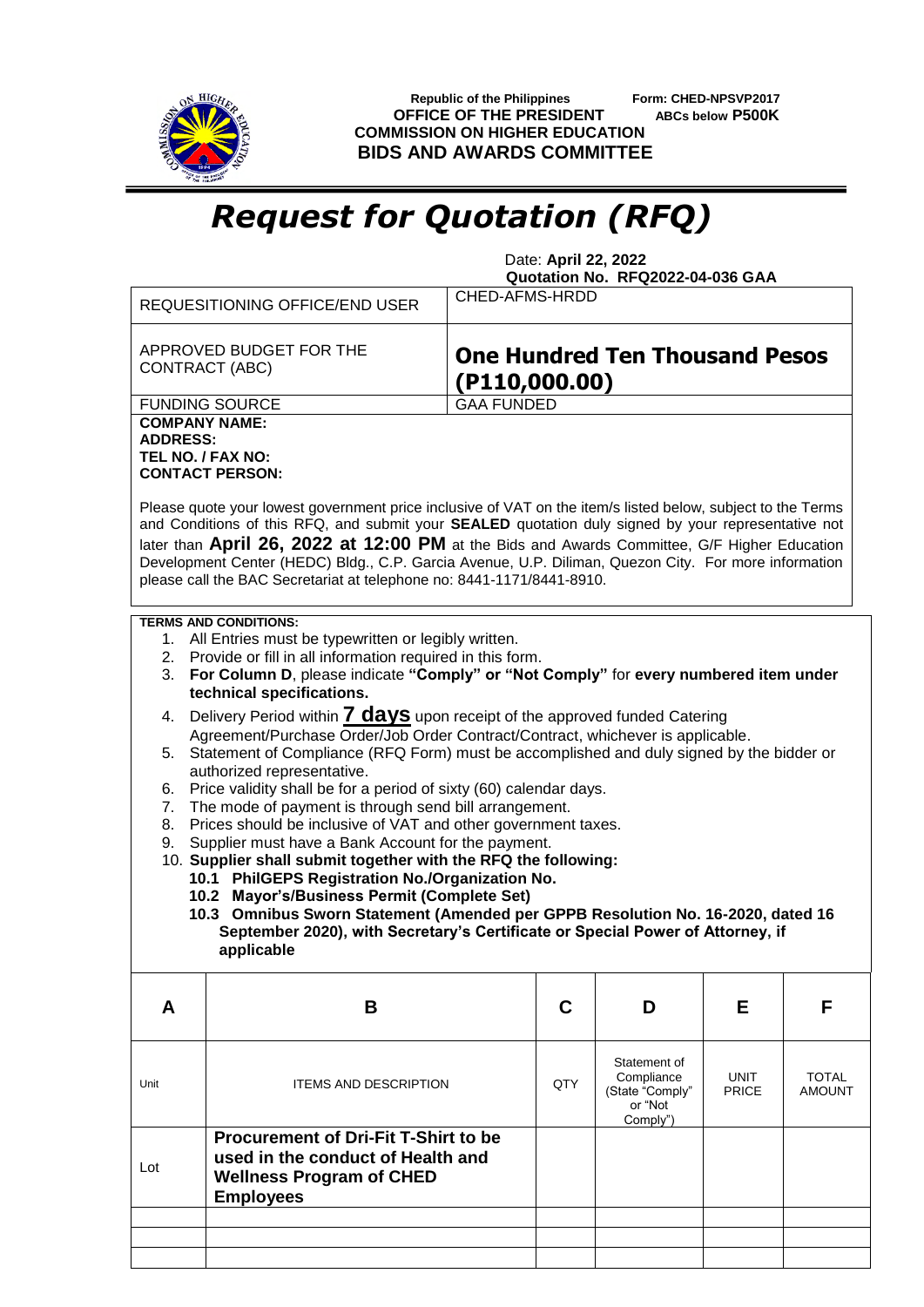| <b>Technical Specifications:</b>               |  |  |
|------------------------------------------------|--|--|
|                                                |  |  |
| 1.<br>$Qty: 500$ pcs                           |  |  |
|                                                |  |  |
| 2. Color: White                                |  |  |
|                                                |  |  |
| See attached sample                            |  |  |
|                                                |  |  |
| 3. Logo/Color: Colored Logo                    |  |  |
|                                                |  |  |
|                                                |  |  |
| 4. Text/Font: Arial Font Style                 |  |  |
|                                                |  |  |
| 5. Text: CHED@28                               |  |  |
|                                                |  |  |
| 6. Size: assorted                              |  |  |
|                                                |  |  |
| $XS - 37$ pcs                                  |  |  |
| S- 94 pcs                                      |  |  |
| M - 145 pcs                                    |  |  |
| L - 124 pcs                                    |  |  |
| XL - 58 pcs                                    |  |  |
| $XXL - 26$ pcs                                 |  |  |
| $XXXL - 16$ pcs                                |  |  |
|                                                |  |  |
|                                                |  |  |
|                                                |  |  |
| Material: Dri-fit fabric<br>7.                 |  |  |
|                                                |  |  |
| 8. Printing Type: Heat Press                   |  |  |
|                                                |  |  |
| 9. Price inclusive of VAT and other            |  |  |
| <b>Government taxes</b>                        |  |  |
|                                                |  |  |
| 10. Delivery period: 7 days upon               |  |  |
| receipt of Purchase Order                      |  |  |
|                                                |  |  |
| <b>DOWNLOAD</b><br><b>THE</b><br><b>PLEASE</b> |  |  |
|                                                |  |  |
| <b>ATTACHED</b><br><b>ASSOCIATED</b>           |  |  |
| <b>COMPONENT</b><br>(REQUEST<br><b>FOR</b>     |  |  |
| <b>QUOTATION FORM)</b>                         |  |  |
|                                                |  |  |

*Request for Quotation No.* **RFQ2022-04-036 GAA**

After having carefully read and accepted your General Conditions, I/We quote you on the item/s at prices note above.

> \_\_\_\_\_\_\_\_\_\_\_\_\_\_\_\_\_\_\_\_\_\_\_\_\_\_\_\_\_\_\_\_\_\_\_ Signature over Printed Name / Date

Quotations shall be compared and evaluated on the basis of the following criteria:

- 1. Completeness of submission
- 2. Compliance with Technical Specifications
- 3. Price

The supplier who submitted the lowest calculated responsive quotation shall be awarded the Purchase Order (P.O.) after evaluation by the Bids and Awards Committee (BAC).